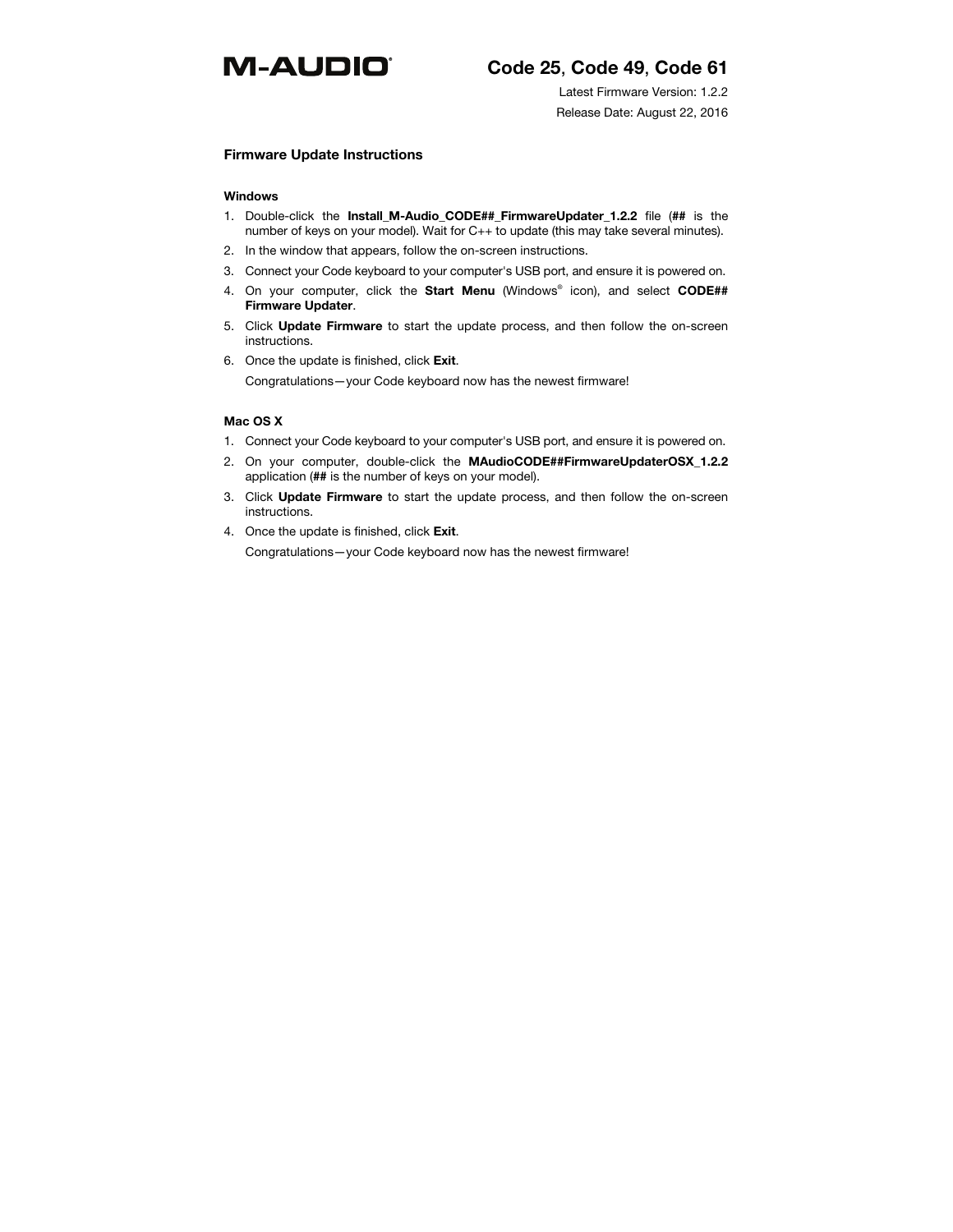## **Changes**

#### • **1.2.2**

- o Added support for the Code Preset Editor Application
- o Fixed an issue where requesting global sensitivity parameters changes the parameter.
- o Fixed an issue where the memory dump did not send correct note totals for XY pad when in note mode.

#### • **1.2.1**

o Fixed an issue where certain software applications could not send SysEx message transfers on Mac OS X.

#### • **1.2.0**

- o Added ability to assign X and Y axes of **X-Y pad** to a specific channel while in MIDI Note Mode.
- o Added ability to assign up to 8 MIDI notes to the X and Y axes of **X-Y pad** while in MIDI Note Mode.
- o Fixed an issue where aftertouch messages were being occasionally delayed.
- o Changed the functionality of assigning MIDI notes to the of X-Y pad: **Preset Down/Up** ( $\nabla$  $\triangle$ ) now lower/raise the note value by 1.
- o Fixed an issue where NRPN assignments 136–139 and 144 were unable to reach maximum values.
- o Fixed NRPN assignments 136–143 and 149–152 sending wrong message in channel byte.